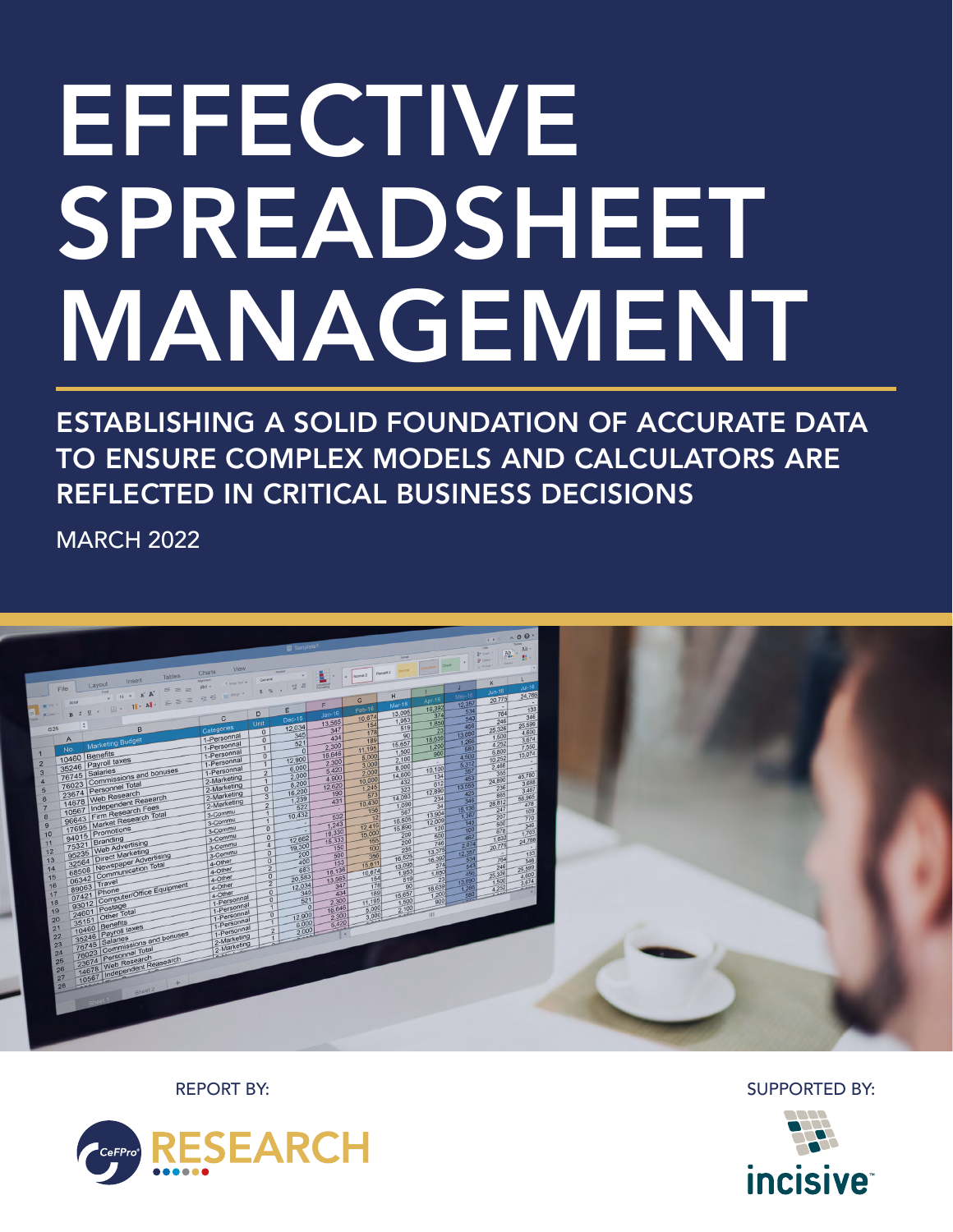## <span id="page-1-0"></span>**TABLE OF CONTENTS**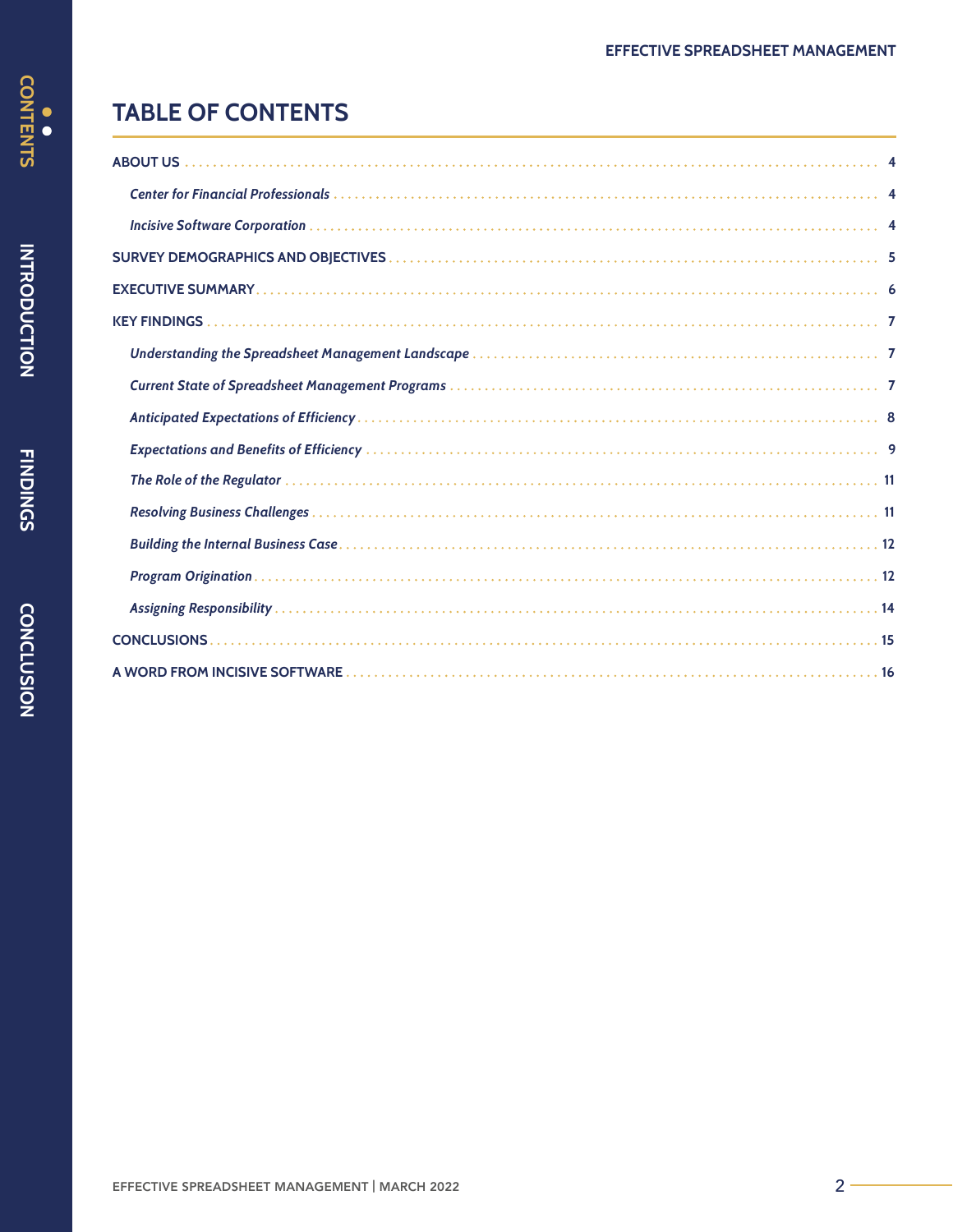# CONTENTS

|  |  | <b>TABLE OF FIGURES</b> |
|--|--|-------------------------|
|--|--|-------------------------|

| FIGURE 1. WHAT BEST DESCRIBES YOUR ORGANIZATION'S SPREADSHEET MANAGEMENT PROGRAM? 6                                                                                            |
|--------------------------------------------------------------------------------------------------------------------------------------------------------------------------------|
| FIGURE 2. AS A RETURN ON INVESTMENT, OR A RETURN ON EXPECTATION, WHAT WOULD BE YOUR EXPECTATIONS                                                                               |
| FIGURE 3. WHERE ARE YOU IN THE PROCESS OF IMPLEMENTING A SPREADSHEET MANAGEMENT PROGRAM? 6                                                                                     |
|                                                                                                                                                                                |
| FIGURE 5. IF YOU HAVE NOT INITIATED A SPREADSHEET MANAGEMENT PROGRAM, WHY NOT?  6                                                                                              |
| FIGURE A. WHAT BEST DESCRIBES YOUR ORGANIZATION'S SPREADSHEET MANAGEMENT PROGRAM? 7                                                                                            |
| FIGURE B. WHERE ARE YOU IN THE PROCESS OF IMPLEMENTING A SPREADSHEET MANAGEMENT PROGRAM? 7                                                                                     |
| FIGURE C. CORRELATION BETWEEN CURRENT POINT IN THE PROCESS OF IMPLEMENTING A SPREADSHEET<br>MANAGEMENT PROGRAM, AND WHAT BEST DESCRIBES YOUR ORGANIZATION'S SPREADSHEET        |
| FIGURE D. AS A RETURN ON INVESTMENT (ROI) OR A RETURN ON EXPECTATION (ROE), WHAT WOULD BE YOUR<br>EXPECTATIONS OF IMPLEMENTING AN EFFECTIVE SPREADSHEET MANAGEMENT PROGRAM?  8 |
| FIGURE E. WHAT BENEFITS HAVE YOU RECEIVED BY IMPLEMENTING A SPREADSHEET MANAGEMENT PROGRAM? 9                                                                                  |
| FIGURE F. BENEFITS EXPECTED VS. RECEIVED BY IMPLEMENTING A SPREADSHEET MANAGEMENT PROGRAM? 10                                                                                  |
| FIGURE G. BY IMPLEMENTING AN EFFECTIVE SPREADSHEET MANAGEMENT PROGRAM, WHAT CHALLENGES ARE YOU                                                                                 |
| FIGURE H. IF YOU HAVE NOT INITIATED A SPREADSHEET MANAGEMENT PROGRAM, WHY NOT? 12                                                                                              |
| FIGURE I. WHO IS, OR WOULD BE, THE ORIGINATOR OF THE SPREADSHEET MANAGEMENT PROGRAM? 13                                                                                        |
| FIGURE J. FOR IMPLEMENTERS, WHICH DEPARTMENT HAS, OR WILL HAVE, RESPONSIBILITY FOR PROJECT<br>IMPLEMENTATION AND BUDGET APPROVAL FOR YOUR SPREADSHEET MANAGEMENT PROGRAM? 14   |
| FIGURE K. FOR NON-IMPLEMENTERS, WHICH DEPARTMENT WOULD HAVE RESPONSIBILITY FOR PROJECT<br>MANAGEMENT AND BUDGET APPROVAL FOR YOUR SPREADSHEET MANAGEMENT PROGRAM? 14           |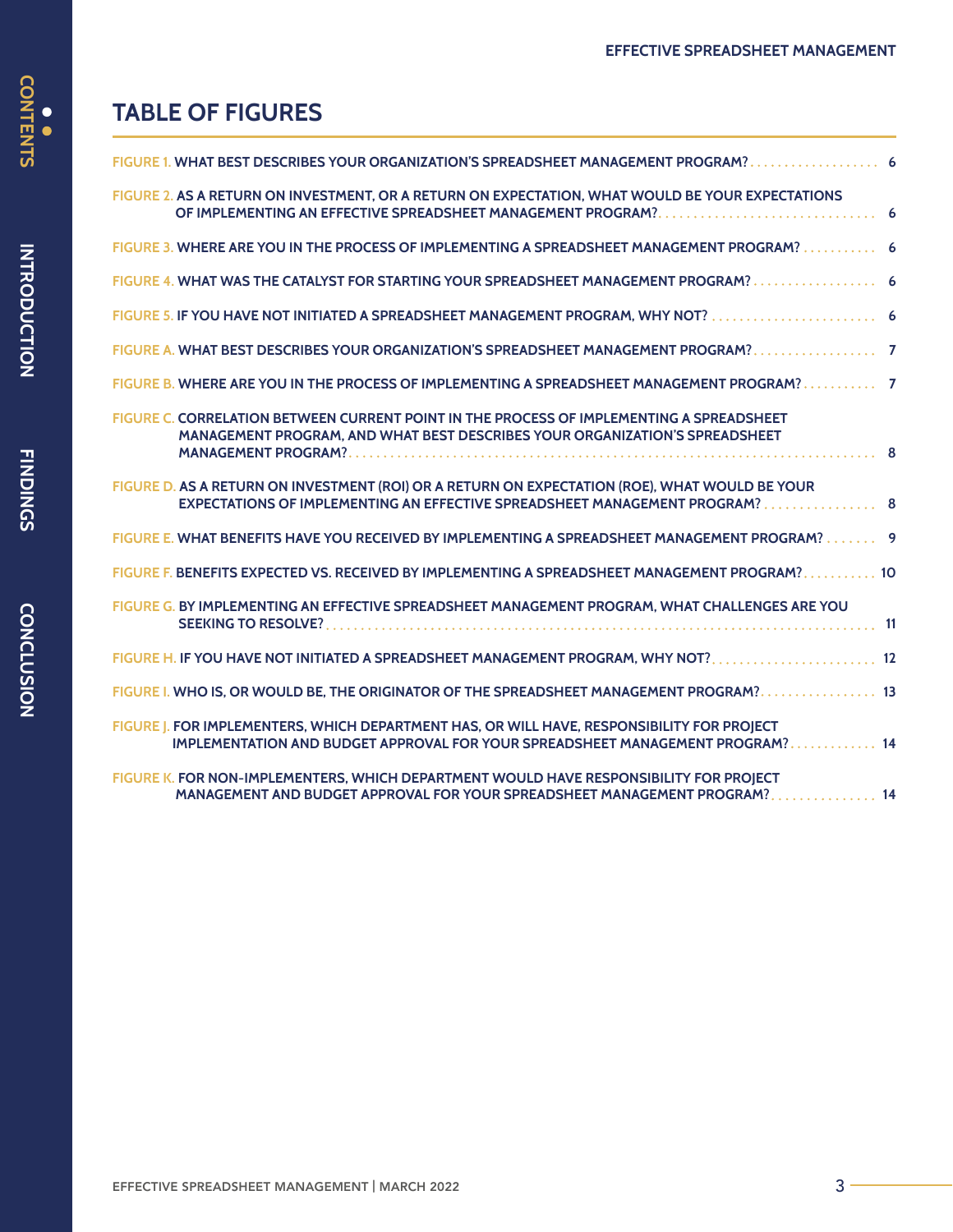<span id="page-3-0"></span>**ABOUT US**

## **CENTER FOR FINANCIAL PROFESSIONALS (CeFPro**®**)**

The Center for Financial Professionals (CeFPro) is an international research organization and the focal point for a global community of finance, technology, risk, and compliance professionals from the financial services industry.

CeFPro is driven by high-quality and reliable primary market research. It has developed a comprehensive methodology that incorporates data from its global community and validation by an international team of independent experts.

Examples of some of CeFPro's research include:

- Non-Financial Risk Leaders, the most comprehensive independent study of trends, opportunities, and challenges within non-financial risk.
- Fintech Leaders, an international survey to assess the status of the fintech industry and provide details for informed decisions on technology and business-related matters.

To find out more, visit www.cefpro.com/research

#### **INCISIVE SOFTWARE CORPORATION**

Incisive Software provides spreadsheet management applications that empower enterprises to identify and mitigate spreadsheet risk, resulting in reduced risk exposure and improved data quality.

Incisive takes a modern, automated approach to achieve greater accuracy and control over, and insight into, an organization's most complex, sensitive, and critical spreadsheets, providing reliable and consistent information so that companies can trust the data that drives their business.

To learn more, visit www.incisive.com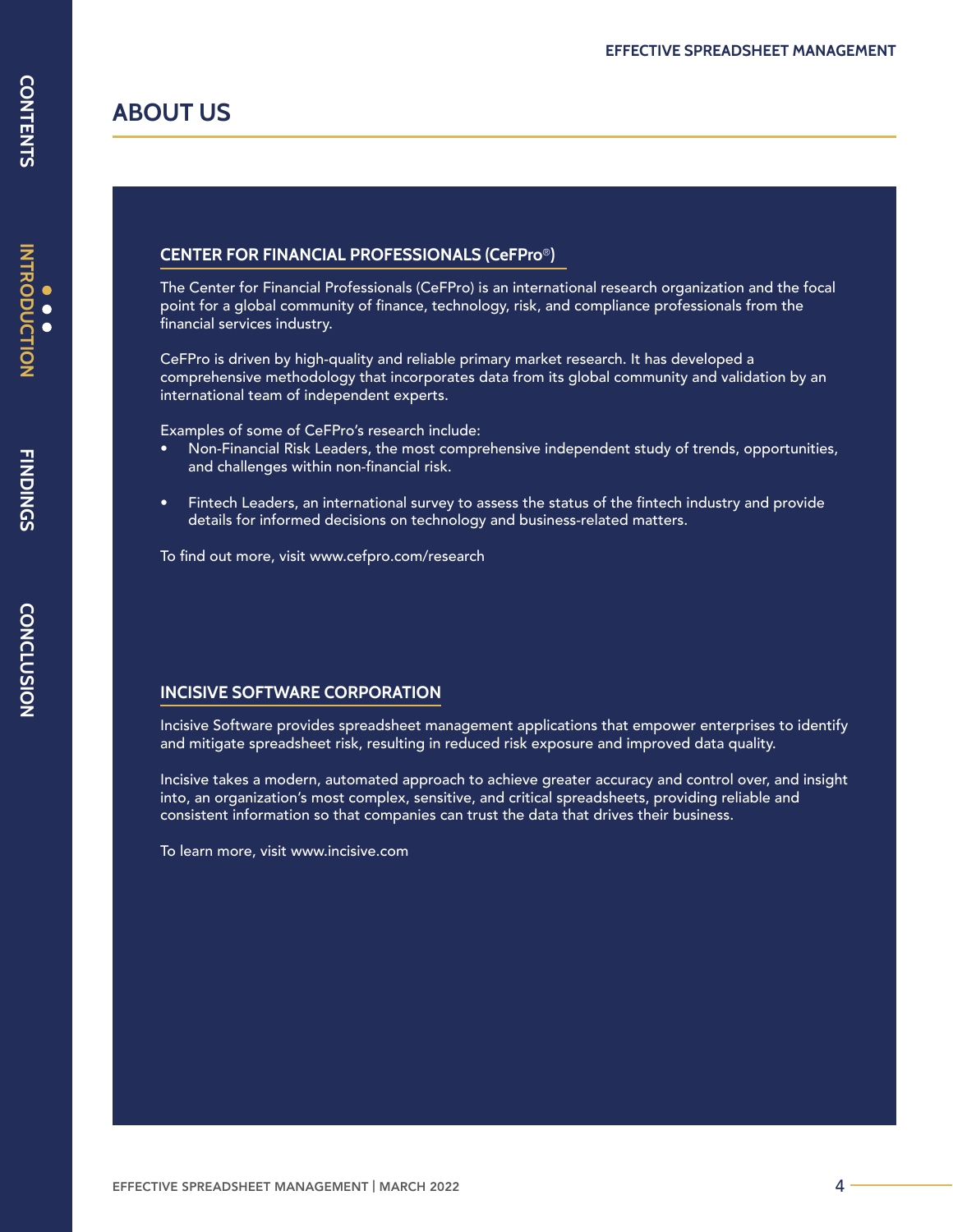## **SURVEY DEMOGRAPHICS AND OBJECTIVES**

The Center for Financial Professionals, in partnership with Incisive Software, conducted an extensive research project to better understand the implementation levels of spreadsheet management programs across the financial services industry. The research also aimed to review and provide clarity on the full range of benefits a spreadsheet management program can realize.

Successful financial institutions are built on a foundation of high-quality and accurate data. With divergence in formats and increasing numbers of data sources, confidence in the results that businesses generate from complex models and calculators is essential.

Data drives strategy and business decisions, ultimately determining success or failure. CeFPro, alongside Incisive Software, sought to determine the status of industry adoption for spreadsheet management programs, as well as:

- Identify the types and levels of spreadsheet management programs in place across the industry.
- Determine the key benefits companies have received versus their hopes and expectations when implementing a spreadsheet management program.
- Monitor key processes, owners, and decision-making regarding the implementation of spreadsheet management programs across financial institutions.

The findings of this report aim to provide insight into the key benefits institutions can expect to receive from an effective spreadsheet management program.

Countless organizations of various sizes continue to have a high level of dependence on spreadsheets, with many leveraging spreadsheet capabilities to store and track data and provide insight for making key business decisions. However, with such reliance comes increased risk if spreadsheets are not effectively managed. As organizations continue to rely on spreadsheet outputs to drive their strategy and inform business decisions, ensuring accuracy and confidence in the data is critical.

The survey received 172 responses and ran from December 2, 2021, through January 28, 2022. The resulting report therefore provides a comprehensive overview of the current level of spreadsheet risk across financial services organizations, as well as delivering insight into how best to leverage a spreadsheet management program to drive efficiencies and enhance processes.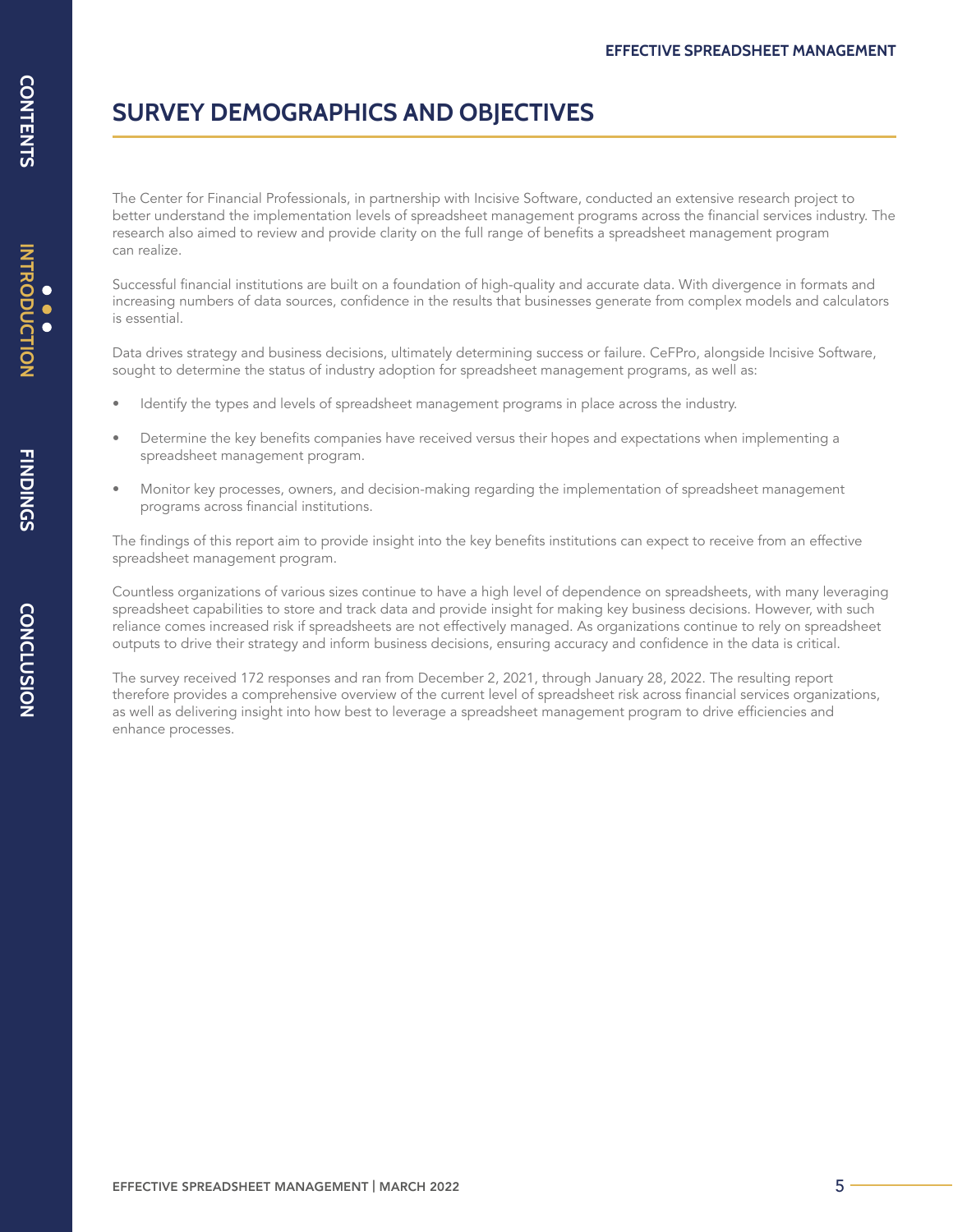### **EXECUTIVE SUMMARY**

Through this survey we wanted to better understand the current industry status regarding effective management and oversight of spreadsheets. The findings of this survey aim to provide insight into the key benefits companies can expect to receive from an effective spreadsheet management program. Our key findings can be found in the diagrams below.



management program, with 71% rating this reason as either 'significant' or 'most significant'



'waiting for a problem to arise' before initiating change

#### **CONCLUSIONS**

The benefits of using a spreadsheet management program are real. Those companies that have gone down the path to implementation have received clear, measurable rewards, validating their investment these companies have made.

For those that have not decided to implement a spreadsheet management program, it is important to review the key benefits summarized in this report. The clear, proven results outlined by current users should act as an influencer for future investment in a spreadsheet management program, so as to also realize such positive outcomes.

 *A critically important survey and report, which demonstrates the clear advantages to be gained from implementing an effective spreadsheet management program. The benefits appear to go beyond productivity and efficiency, with increased confidence in data proving equally important. Also interesting is the fact that many of those firms which have not yet implemented a spreadsheet management program may be putting themselves at risk of financial loss, damaged reputations, and regulatory fines, yet do not see advantages in implementation. This is a mindset and education challenge the industry needs to address.* Andreas Simou, Managing Director, CeFPro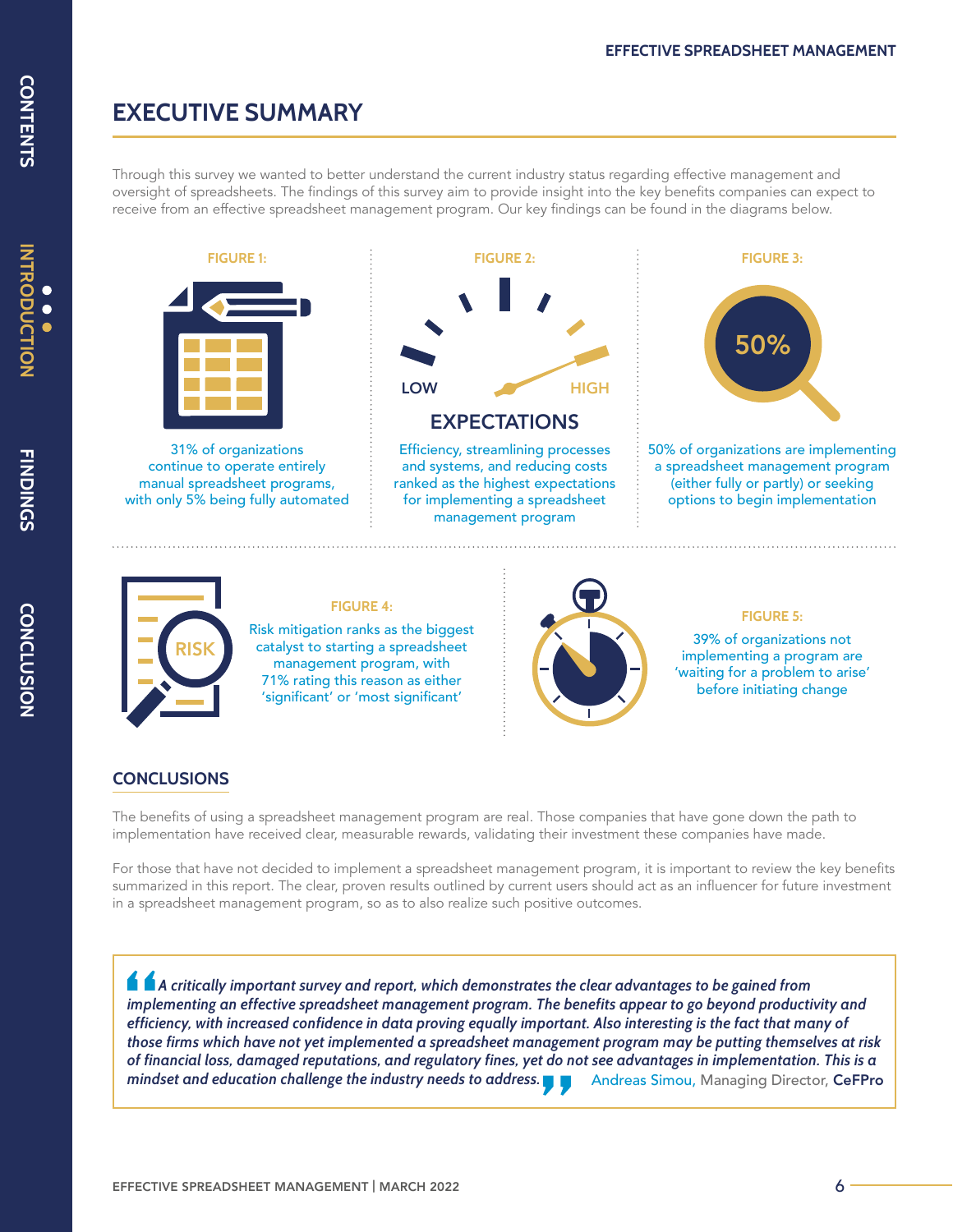## <span id="page-6-0"></span>**KEY FINDINGS**

#### **UNDERSTANDING THE SPREADSHEET MANAGEMENT LANDSCAPE**

Companies are continuing to invest in spreadsheet management and this trend shows no sign of slowing down. According to the findings from the survey, businesses that prioritize mitigating risk continue to be better positioned to protect customers, revenue, and reputation. The survey results provide insights into industry trends, including why businesses are investing (or not), and the value that spreadsheet management programs currently bring to organizations.

#### **CURRENT STATE OF SPREADSHEET MANAGEMENT PROGRAMS**

The survey wanted to better understand the current industry status regarding effective management and oversight of spreadsheets. When identifying the level of automation within an organization's spreadsheet management program, only 5% of respondents defined their program as automated, with 31% using fully manual processes and 37% stating a combination of both (Figure A).

Upon conducting additional one-on-one research with respondents, it was highlighted that regardless of the size of an organization, implementing automation of any kind is an elaborate process requiring additional manpower. A total of 33% of respondents represented organizations with more than 20,000 employees; in larger organizations, programs are often disparate, and some level of automation may already be realized without all departments effectively utilizing the benefits.

When respondents were asked to identify at which point in the process of implementing a spreadsheet management program they currently sit, 32% highlighted that they are already implementing one, either fully or partly. An additional 18% are not currently implementing a program but are looking into options and the potential opportunities of doing so (Figure B).

However, 26% are not seeking to implement a spreadsheet management program at this time, aligning with the 31% who operate a manual program, as identified in Figure A. It was also highlighted that, as many of the organizations represented are large and complex, it is possible that implementation could have already begun without all employees being aware, possibly indicating why 18% of respondents commented that they were unsure and 6% opted out of the question entirely.

Of those respondents implementing a spreadsheet management program (partly or fully), 27.9% operate a manual program, 11.6% define their programs as automated, and a more significant 60.5% describe it as a combination of both (Figure C). While uptake of an automated spreadsheet management program across the industry appears slower than expected, it is clear that organizations are taking clear steps towards enriching their spreadsheet management programs with automation.

#### **FIGURE A: WHAT BEST DESCRIBES YOUR ORGANIZATION'S SPREADSHEET MANAGEMENT PROGRAM?**



#### **FIGURE B: WHERE ARE YOU IN THE PROCESS OF IMPLEMENTING A SPREADSHEET MANAGEMENT PROGRAM?**

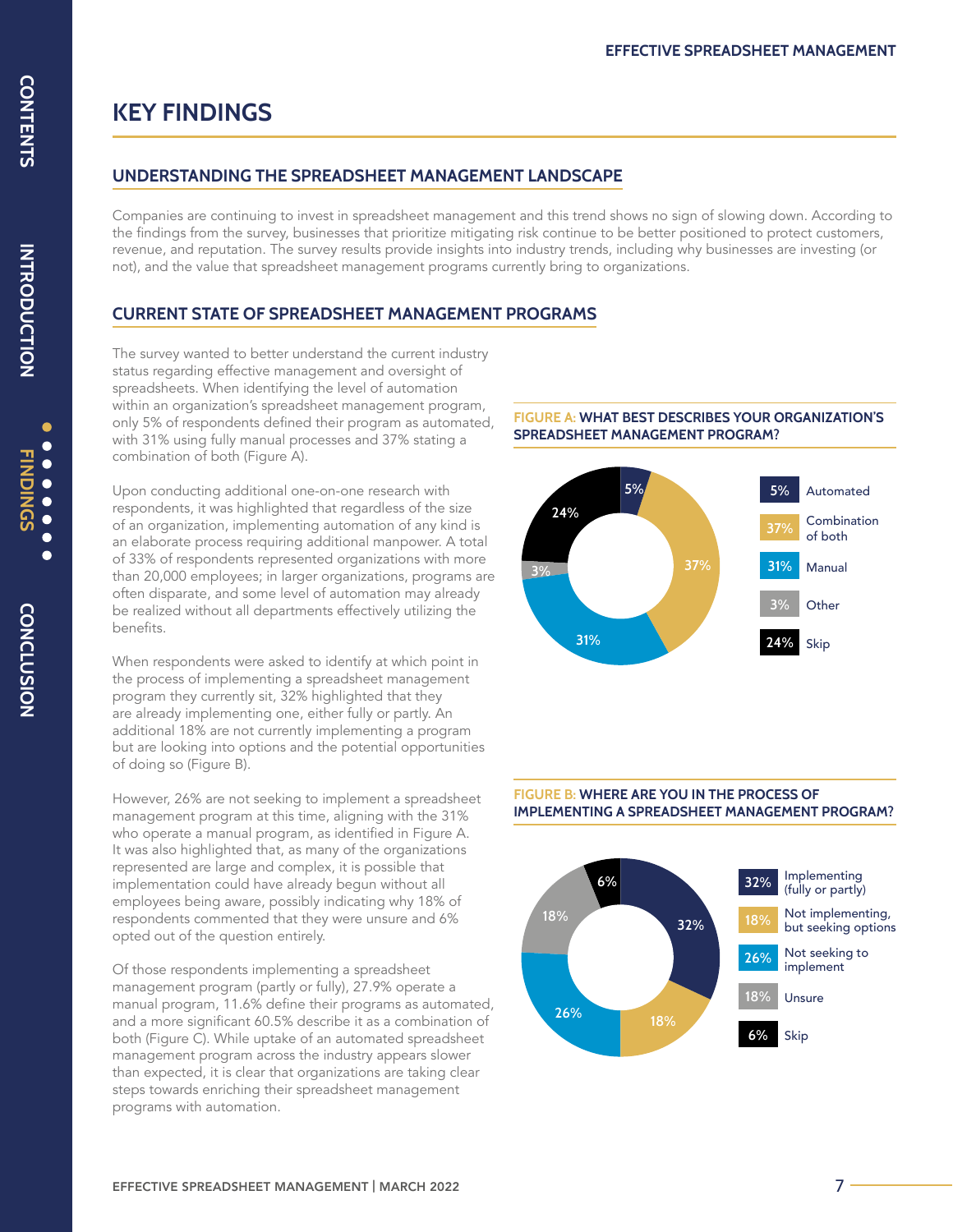#### **FIGURE C: CORRELATION BETWEEN CURRENT POINT IN THE PROCESS OF IMPLEMENTING A SPREADSHEET MANAGEMENT PROGRAM, AND WHAT BEST DESCRIBES YOUR ORGANIZATION'S SPREADSHEET MANAGEMENT PROGRAM**



#### **ANTICIPATED EXPECTATIONS OF EFFICIENCY**

When analyzing anticipated return on investment (ROI) and return on expectation (ROE) from a spreadsheet management program, the clear front runner across a range of different organizations was to benefit from greater efficiency, with 64% of respondents identifying this as a key driver (Figure D).

#### **FIGURE D: AS A RETURN ON INVESTMENT (ROI) OR A RETURN ON EXPECTATION (ROE), WHAT WOULD BE YOUR EXPECTATIONS OF IMPLEMENTING AN EFFECTIVE SPREADSHEET MANAGEMENT PROGRAM?. SELECT ALL THAT APPLY.**



**STREAMLINING PROCESSES -** A total of 52% of respondents cited streamlining processes and systems, with the results being very closely focused around the area of enhancing efficiency and processes, rather than being driven by regulation or risk. In fact, when conducting additional research, regulation was not cited at all as a driving factor; nor was it mentioned by those who selected 'Other' as a response.

**REDUCING COSTS -** An additional expectation for spreadsheet management programs was to deliver cost reductions, an area which received 41% of votes. Respondents noted that the use of automated solutions, although often incurring upfront costs, should result in reduced risk and compliance spend further down the line. In addition, as a result of enabling the identification of high-risk spreadsheets, effectively tracking changes, and identifying errors, spreadsheet management programs by default can help organizations to enhance their processes and systems, subsequently increasing their efficiency and reducing their overall costs.

**MITIGATING RISKS -** Many risk considerations remain tangential to the ability of a spreadsheet management program to deliver efficiency and value. Ultimately, organizations are always seeking to enhance their efficiency and streamline their processes, both of which can help reduce costs and risk. With so much reliance placed on the use of spreadsheets and their role in influencing business decisions, as referenced earlier in this report, it is therefore unsurprising that risk was also independently highlighted, alongside efficiency drivers. An effective spreadsheet management program will mitigate risks and enhance efficiency to drive business decisions based on reliable data and outputs. This was neatly summarized by one respondent who stated: "A more accurate identification of risks will help to better reallocate resources, resulting in better results."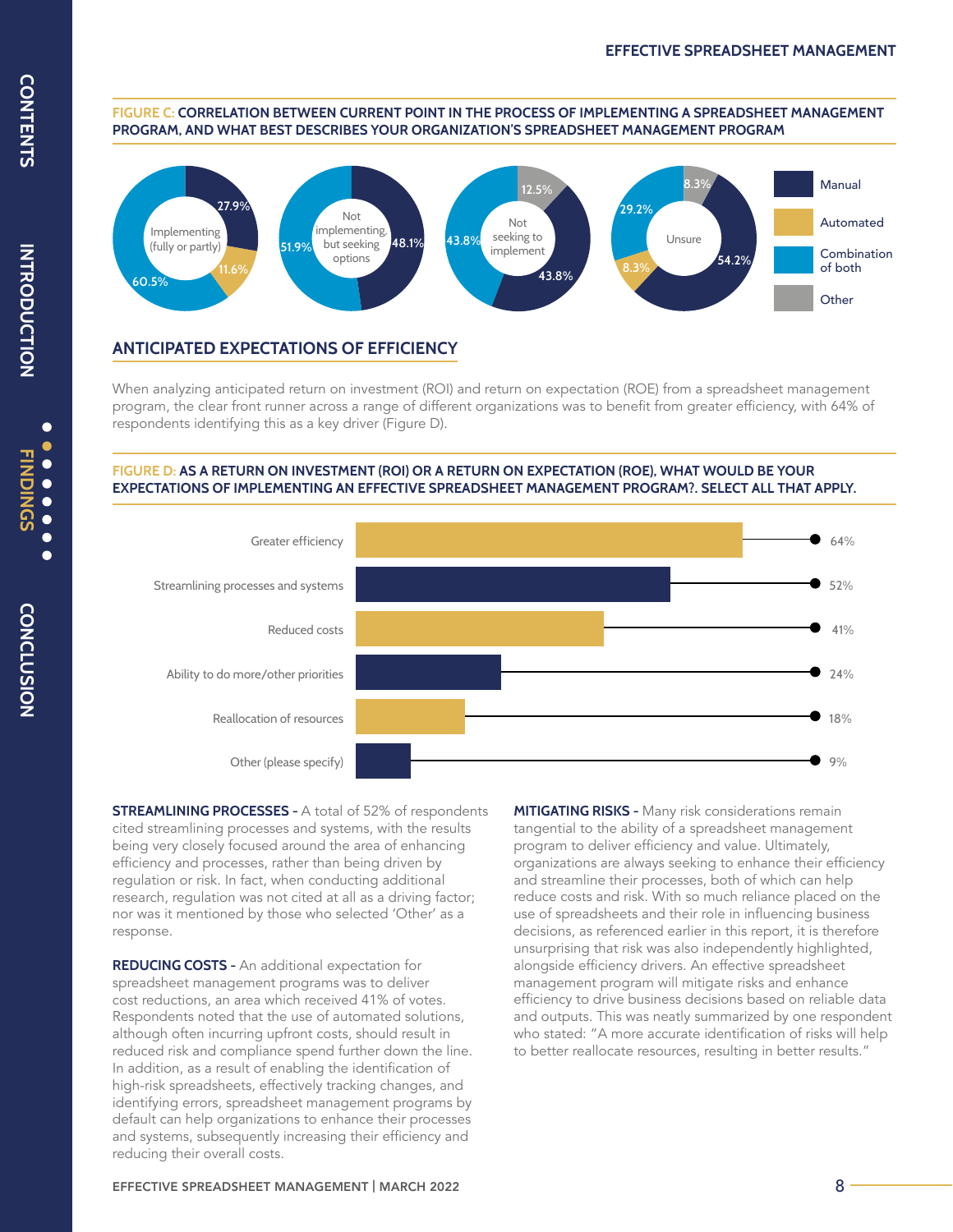#### **ADDITIONAL EXPECTATIONS**

A more detailed list of 'Other' responses included:

- Ability to analyze and detect risks considerably at a faster pace and with accuracy
- Avoiding misinterpretation or ambiguity to make the application consistent and susceptible to review, audit, and improvement
- Enhancing quality
- Ensuring spreadsheets work as intended
- Governance of asset/risk management
- Increasing efficiency
- Maintaining security
- More accurate identification of risks to support reallocation of resources, resulting in better results
- Reduction of potential operational and regulatory risks
- Risk avoidance
- Risk management (model risk) and improved data governance
- To manage the risks associated with end-user computing and create efficiency across the enterprise to leverage existing spreadsheets

#### **EXPECTATIONS AND BENEFITS DELIVERED**

Of those respondents that have already begun implementing a spreadsheet management program or are seeking options to do so, nearly 80% highlighted process efficiency and increased productivity as a key benefit (Figure E), with a further 69% citing increased confidence in data. Confidence increases as certainty grows over the accuracy of calculations. Therefore, programs with the capability to detect, monitor, and review formulas and errors naturally increase confidence in data and can influence potential strategic decisions.

#### **FIGURE E: WHAT BENEFITS HAVE YOU RECEIVED BY IMPLEMENTING A SPREADSHEET MANAGEMENT PROGRAM? SELECT ALL THAT APPLY.**



As highlighted in Figure D, 41% of all respondents cited cost reduction as a key ROI or ROE. When we analyze the results of those that have already begun implementation efforts, this expectation pans out:

- 74% realized the expectation of process efficiency and increased productivity.
- 41% saw a reduction in audit fees and/or cost containment more broadly.
- 16% enjoyed a potential competitive advantage through enhanced data quality and outputs, as well as the opportunity to explore new product offerings, partnerships, etc.

Of course, the potential for a spreadsheet management program to drive competitive advantage is not only realized through its ability to deliver enhanced processes and increased efficiency, but also because it can allow attention to be redeployed towards more strategic activities.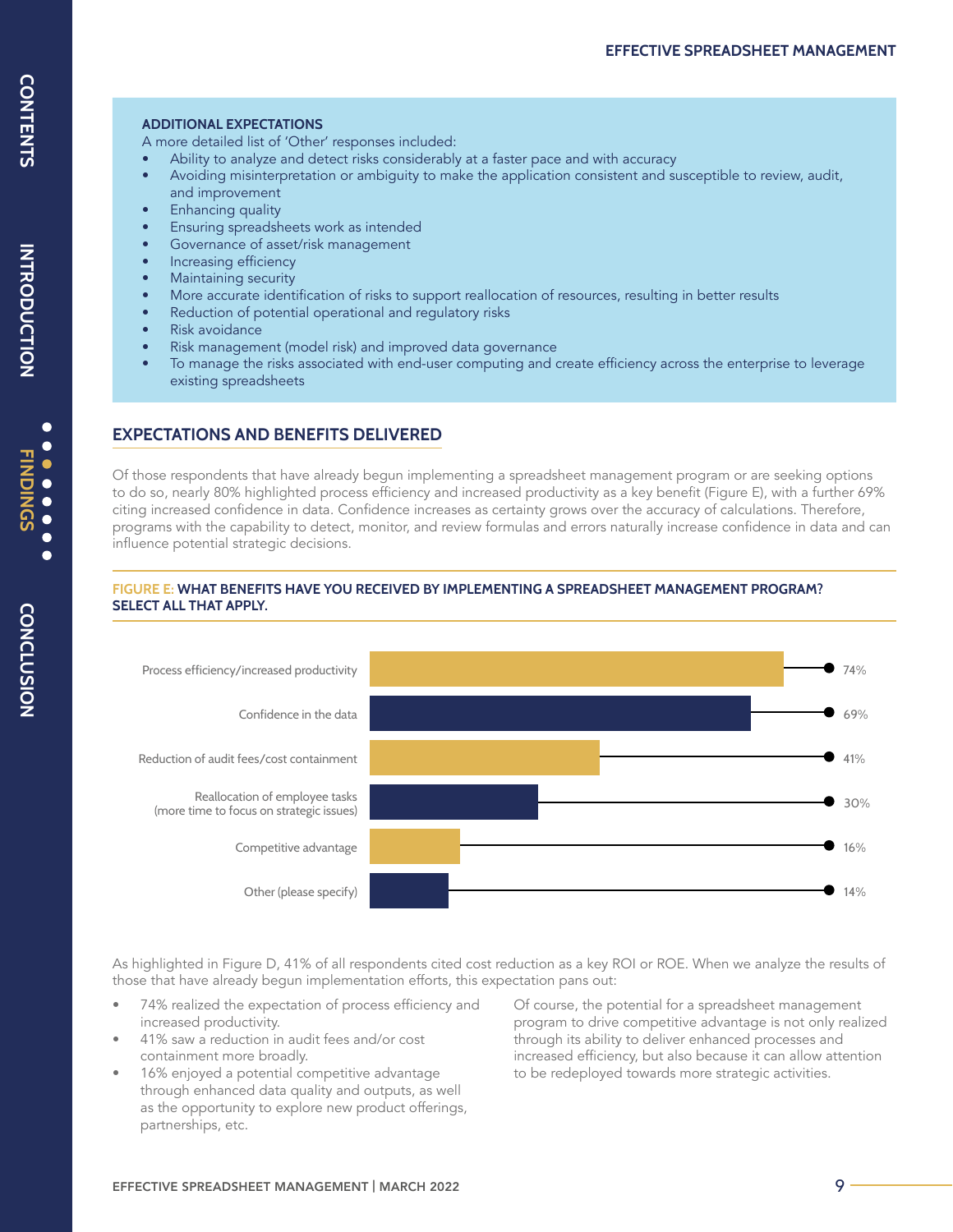#### **EFFECTIVE SPREADSHEET MANAGEMENT**

The results of the survey highlighted the extent to which the benefits of implementing an effective spreadsheet management program far outweigh the expectations. This is demonstrated in Figure F, where those that are not implementing a program revealed their expected benefits:

- 31% expected process efficiency/productivity gains
- 30% expected increased confidence in data

In reality, over 70% of those that have implemented a spreadsheet management program, or are looking to do so, realized efficiency and productivity benefits. Equally, just short of 70% also saw increased confidence in data.

To understand the source of these benefits, a comparison was made by reviewing the benefits received by businesses that have implemented a spreadsheet management program versus the benefits companies expect when planning its implementation. It is no surprise that both segments selected process efficiency/increased productivity, confidence in data, and cost containment as their top three benefits.

#### **FIGURE F: BENEFITS EXPECTED VS. RECEIVED BY IMPLEMENTING A SPREADSHEET MANAGEMENT PROGRAM**



Although the implementation of a spreadsheet management program can be an initially time- and resource-intensive task, for financial services organizations, realizing benefits as vital as increased data confidence, enhanced productivity, and improved efficiency can far outweigh any initial layouts.

This is only compounded when you consider that many industry insiders expect the regulators to continue along the track of heightened focus and enhanced scrutiny of spreadsheet programs.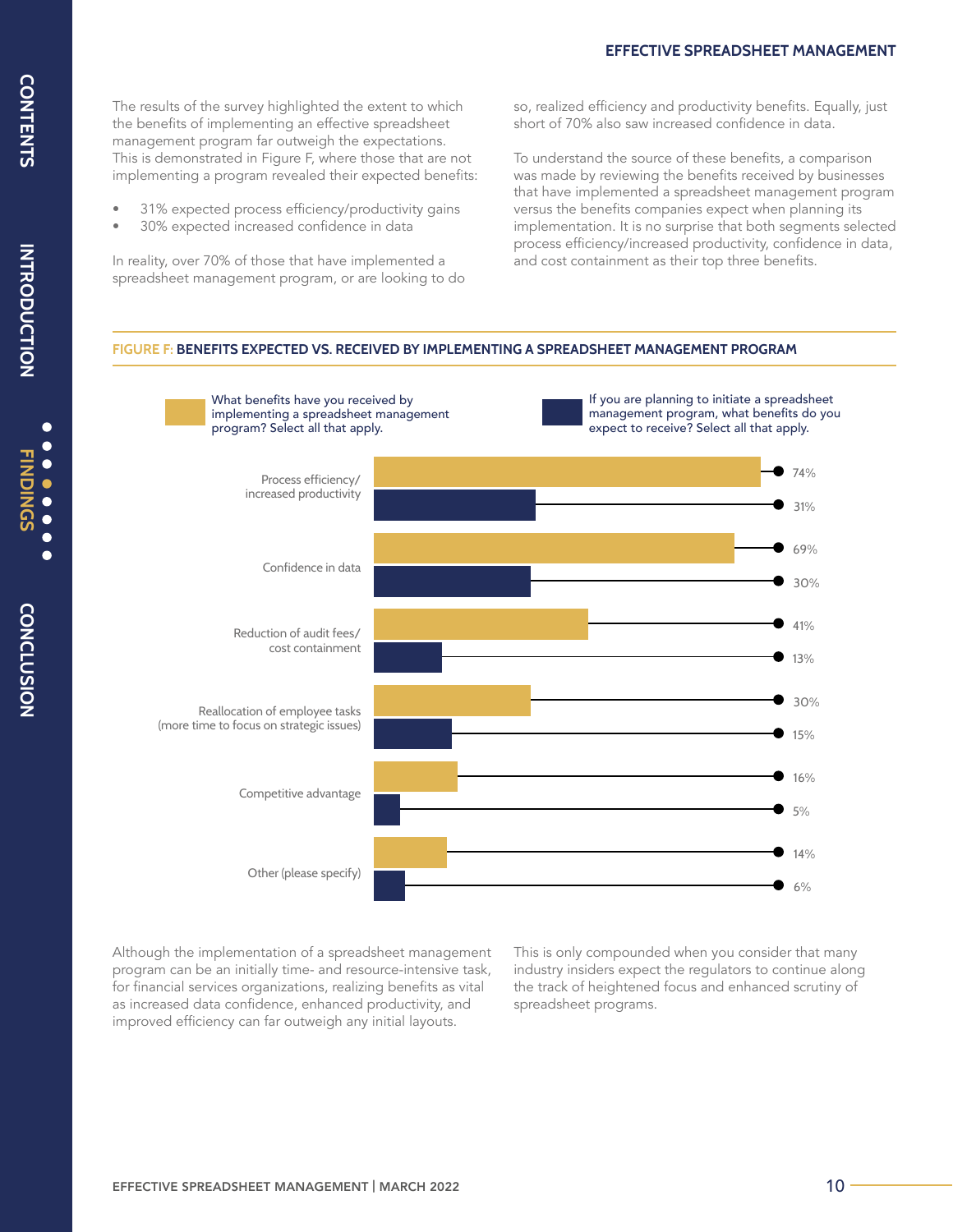### **THE ROLE OF THE REGULATOR**

A key factor influencing an organization's decision on whether to invest in a spreadsheet management program centers around regulation. Some firms are experiencing increased pressure from regulators to better identify and manage their critical spreadsheets and potential risks, and are investing accordingly. The flipside is that this can cause reluctance to invest among those not on the regulators' radar; they may focus attention only where they see regulatory pressure, waiting until mandated to change.

However, as regulators increase their oversight and pressure into spreadsheet risks, it is expected that the level of adoption of spreadsheet management programs will similarly increase to manage compliance. With 37% of respondents leveraging a combination of both manual and automated

processes, it is possible that some are already adopting a level of automation to satisfy regulatory pressures.

Regulatory drivers also ranked as a priority for some respondents, although this was not consistent across the board, with just 34% citing regulatory fines and 17% referencing MRA/MRIA or consent orders (Figure G). Some organizations are already leveraging automated spreadsheet management for the remediation of regulatory issues, though not all are mandated. However, with regulators continuing to expand their focus and pushing towards better oversight and management of spreadsheets, this area is anticipated to rise in importance as regulatory expectations increase.

#### **RESOLVING BUSINESS CHALLENGES**

The survey then looked to better understand the challenges that could be resolved by an effective spreadsheet management program. Unlike other questions, where budget ranked relatively low compared to areas such as efficiency and streamlining processes, reducing the potential for budget 'surprises' was selected by 49% of respondents (Figure G).

#### **FIGURE G: BY IMPLEMENTING AN EFFECTIVE SPREADSHEET MANAGEMENT PROGRAM, WHAT CHALLENGES ARE YOU SEEKING TO RESOLVE? SELECT ALL THAT APPLY.**



Another key challenge that could be resolved by implementing a spreadsheet management program is that of financial restatement; perhaps unsurprising, as correcting an error, let alone the associated reputational risk, can prove a costly activity.

Overall, it is encouraging to note that respondents appear to be seeing a return on both their investment and their expectations across several key areas, including efficiency, data, risk, and productivity. Given that many organizations have just started on this journey, with only 5% of respondents fully automated and 37%, as stated in Figure A, utilizing a combination of manual and automated processes, the fact that potential benefits are already being realized is a promising sign.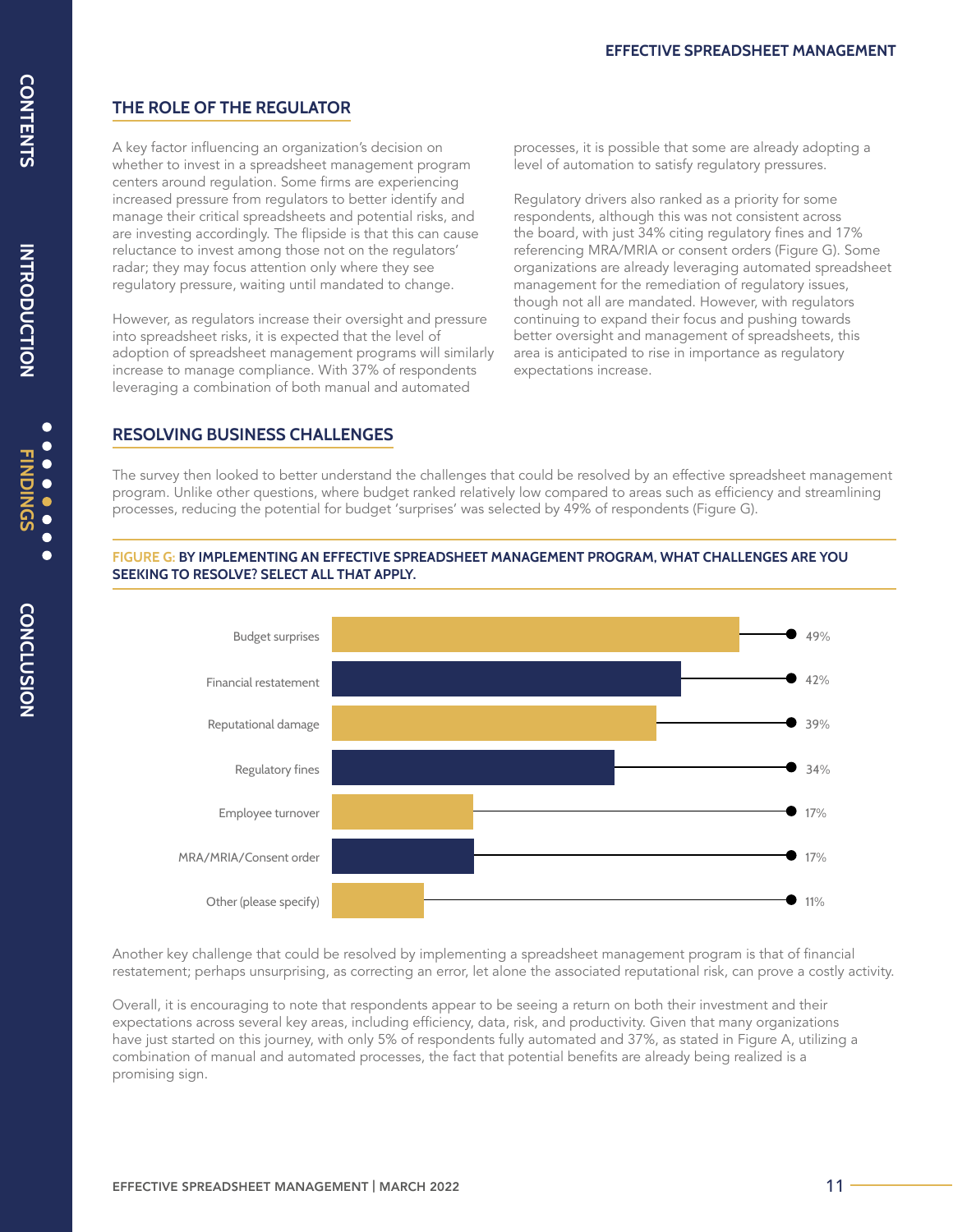#### **BUILDING THE INTERNAL BUSINESS CASE**

Besides appreciating the expectations and clear, measurable benefits enjoyed by companies that have already implemented spreadsheet management programs, understanding the roles and responsibilities of different departments can also help organizations to make an internal business case for investment.

The survey also aimed to better understand the views of those that are not seeking to implement a spreadsheet management program or have not yet begun to do so. Surprisingly, 39% of respondents stated that they are waiting for a problem to arise, rather than taking preventative action (Figure H). The issue of regulatory expectations was again highlighted as a driver, and this response could be interpreted as a sign that organizations are waiting for regulators to mandate change, given the increased focus and push as regulatory exams continue into 2022.

In addition, spreadsheets often fall under the radar until there is an error, at which point change is demanded by the regulators. With many model risk and validation teams already overstretched and under-resourced, they may simply be prioritizing those areas where non-compliance brings the greatest potential for regulatory fines or reputational damage.

The same reasoning could be applied to management pushback, a reason cited by 25% of respondents. Given that the area of budget constraints was listed as a separate reason, receiving 18% of votes, management pushback could simply be a result of focusing on immediate priorities with limited resources. Spreadsheet management programs are perceived as overwhelming and cumbersome to initiate and can also highlight unpredicted vulnerabilities and risks when creating an inventory.

Interestingly, of the 18% who selected 'Other' as an option, responses reflected a desire to move away from the use of spreadsheets rather than adopt a program to better manage them.

#### **PROGRAM ORIGINATION**

When reviewing origination of the spreadsheet management program from those that have begun implementation compared with those that have not, there was a consistency of response. The risk department emerged as the leading originator for both groups, with 56% of those who have begun implementation stating that the program originated from the risk function, and 43% expecting risk to be the originator (Figure I).

Of those that are already implementing a spreadsheet management program, the next biggest originator was accounting, with 16% of responses. However, of those that have not yet begun a program, financial planning and



Overall, risk was deemed the key function responsible for originating or sponsoring a spreadsheet management program. This was perhaps unsurprising, given that spreadsheet errors and their repercussions have a direct impact on many risk areas, quickly becoming an enterprise or operational risk and falling within a model risk remit. Regulatory pressures also further point to risk as a key originator or sponsor, with non-compliance again becoming a risk consideration.



**FIGURE H: IF YOU HAVE NOT INITIATED A SPREADSHEET** 

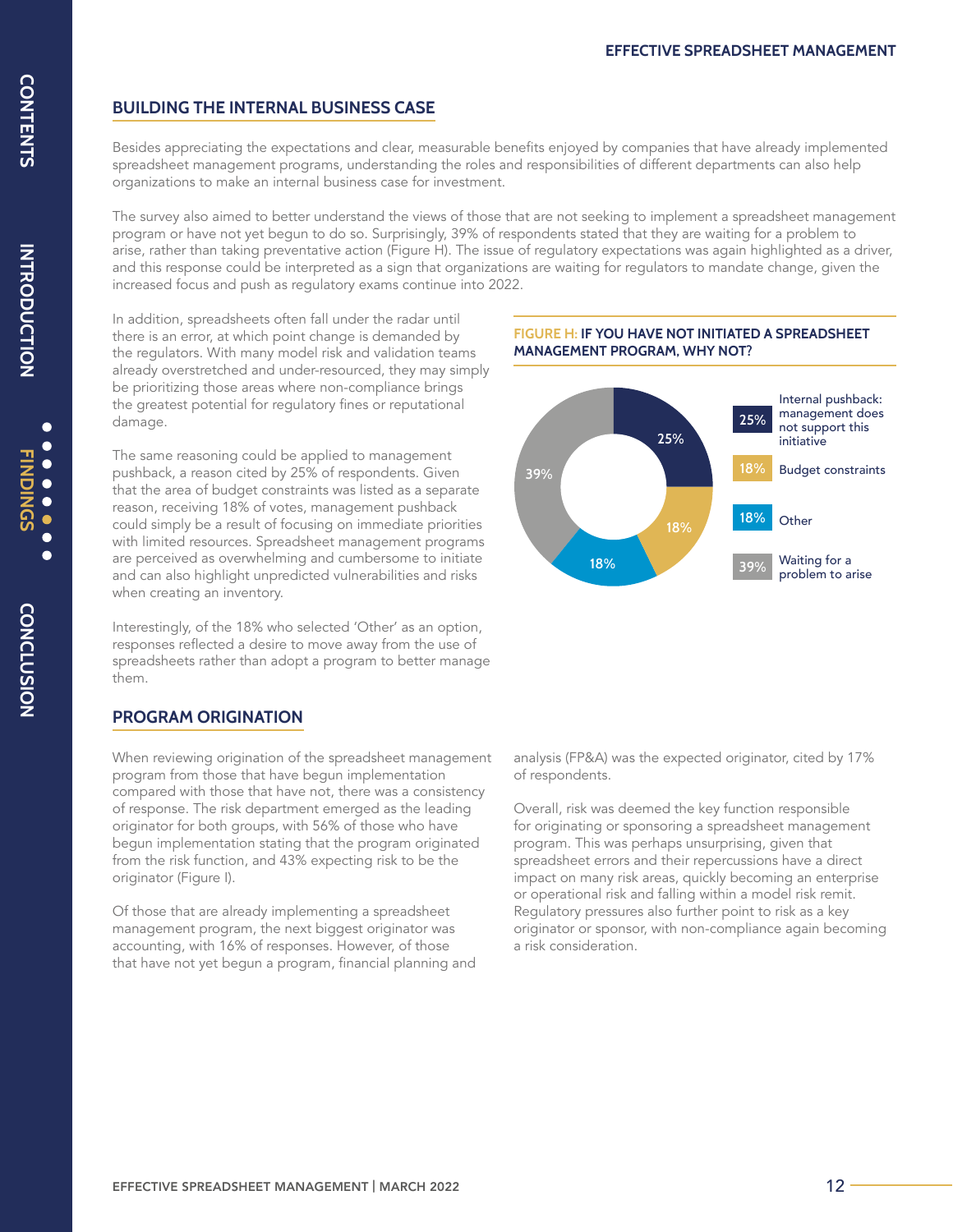

#### **FIGURE I: WHO IS, OR WOULD BE THE ORIGINATOR OF THE SPREADSHEET MANAGEMENT PROGRAM?**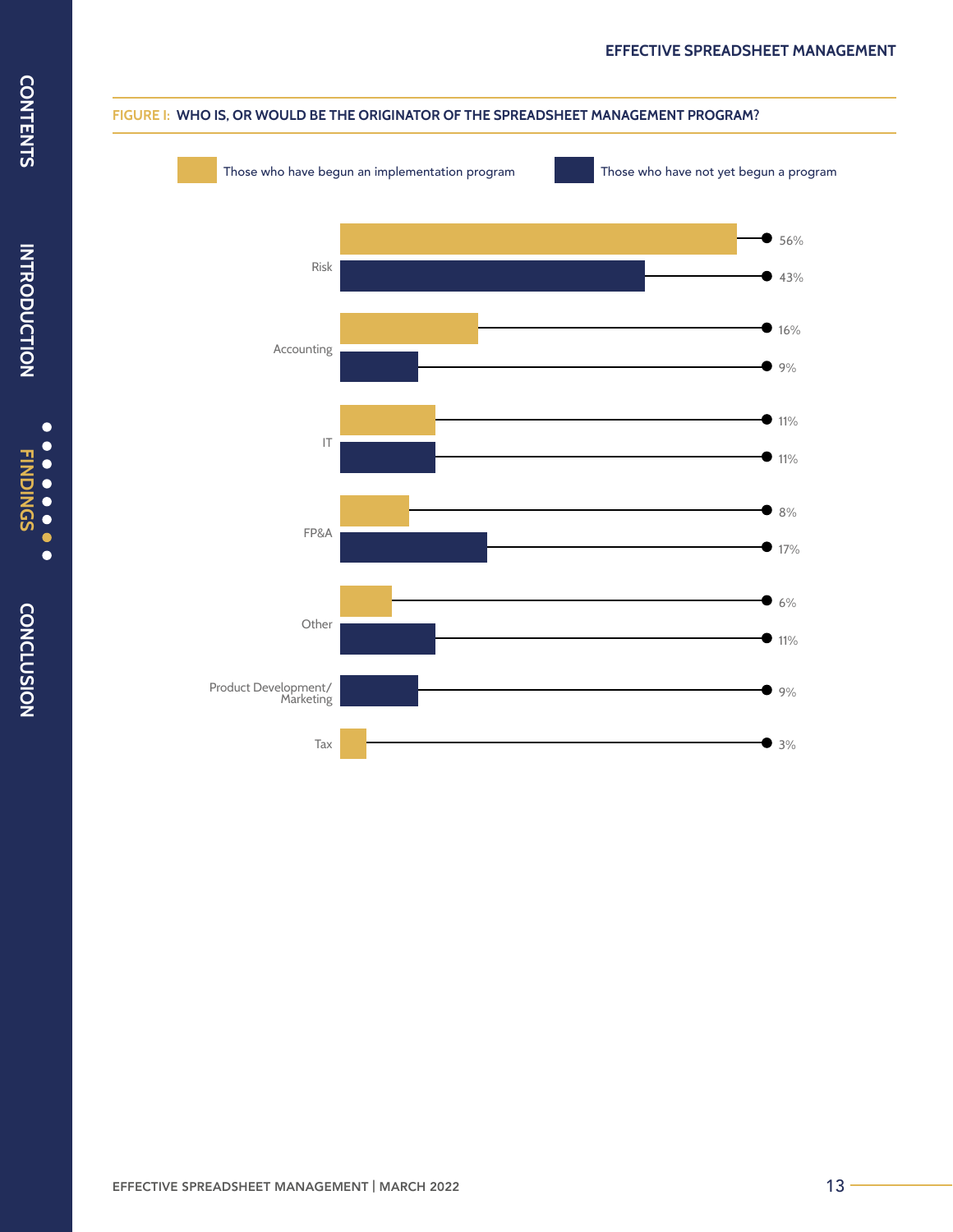#### **ASSIGNING RESPONSIBILITY**

Further analysis was conducted into both the budgetary responsibility and the implementation/project management responsibility for a spreadsheet management program, comparing the results from those that have begun implementation with those that have not.

A total of 67% of non-implementers expect the risk function to have budget responsibility (Figure K). However, among implementers, 65% confirmed that the CFO is primarily responsible for budget (Figure J), with the CRO owning the implementation and project management, not necessarily the budget.

Ultimately, while the CFO is responsible for budgetary control, the implementation responsibility largely lies with risk teams, starting from the CRO through to model risk, operational risk, enterprise risk, and internal controls.

**FIGURE J: FOR IMPLEMENTERS, WHICH DEPARTMENT HAS, OR WILL HAVE, RESPONSIBILITY FOR PROJECT IMPLEMENTATION AND BUDGET APPROVAL FOR YOUR SPREADSHEET MANAGEMENT PROGRAM?**

**FIGURE K: FOR NON-IMPLEMENTERS, WHICH DEPARTMENT WOULD HAVE RESPONSIBILITY FOR PROJECT MANAGEMENT AND BUDGET APPROVAL FOR YOUR SPREADSHEET MANAGEMENT PROGRAM?**

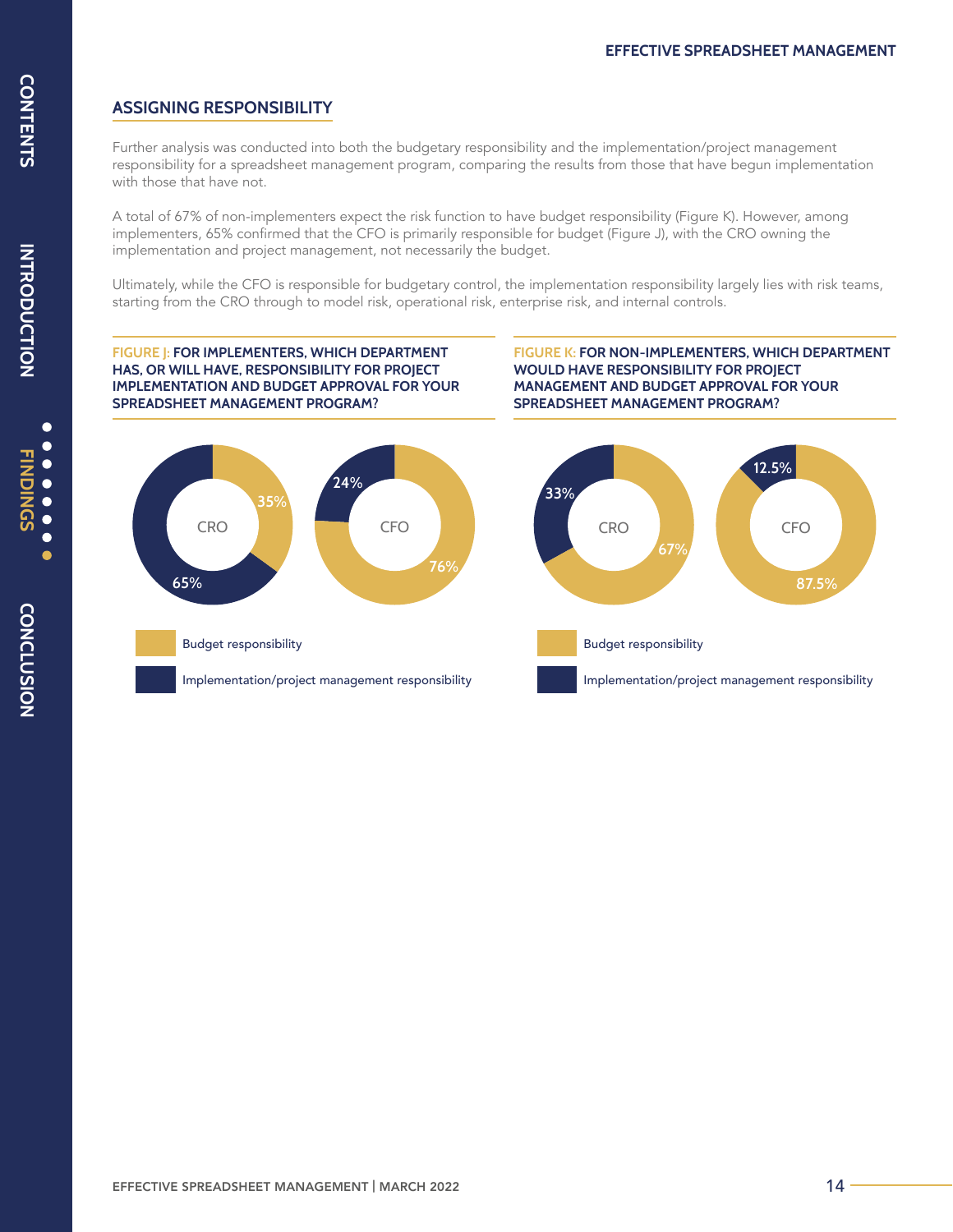## <span id="page-14-0"></span>**CONCLUSIONS**

As companies continue to leverage spreadsheets across their organizations, effective controls and management are critical to mitigate the potential operational risks they can bring. Data remains fundamental to any financial services firm and its accuracy and quality must be top of mind.

The benefits of using a spreadsheet management program are real. Those companies who have gone down the path to implementation have received clear, measurable rewards, validating their investment.

For those who have not decided to implement a spreadsheet management program, it is important to review the key benefits summarized in this report. The clear, proven results outlined by current users should act as an influencer for future investment in a spreadsheet management program, so as to also realize such positive outcomes.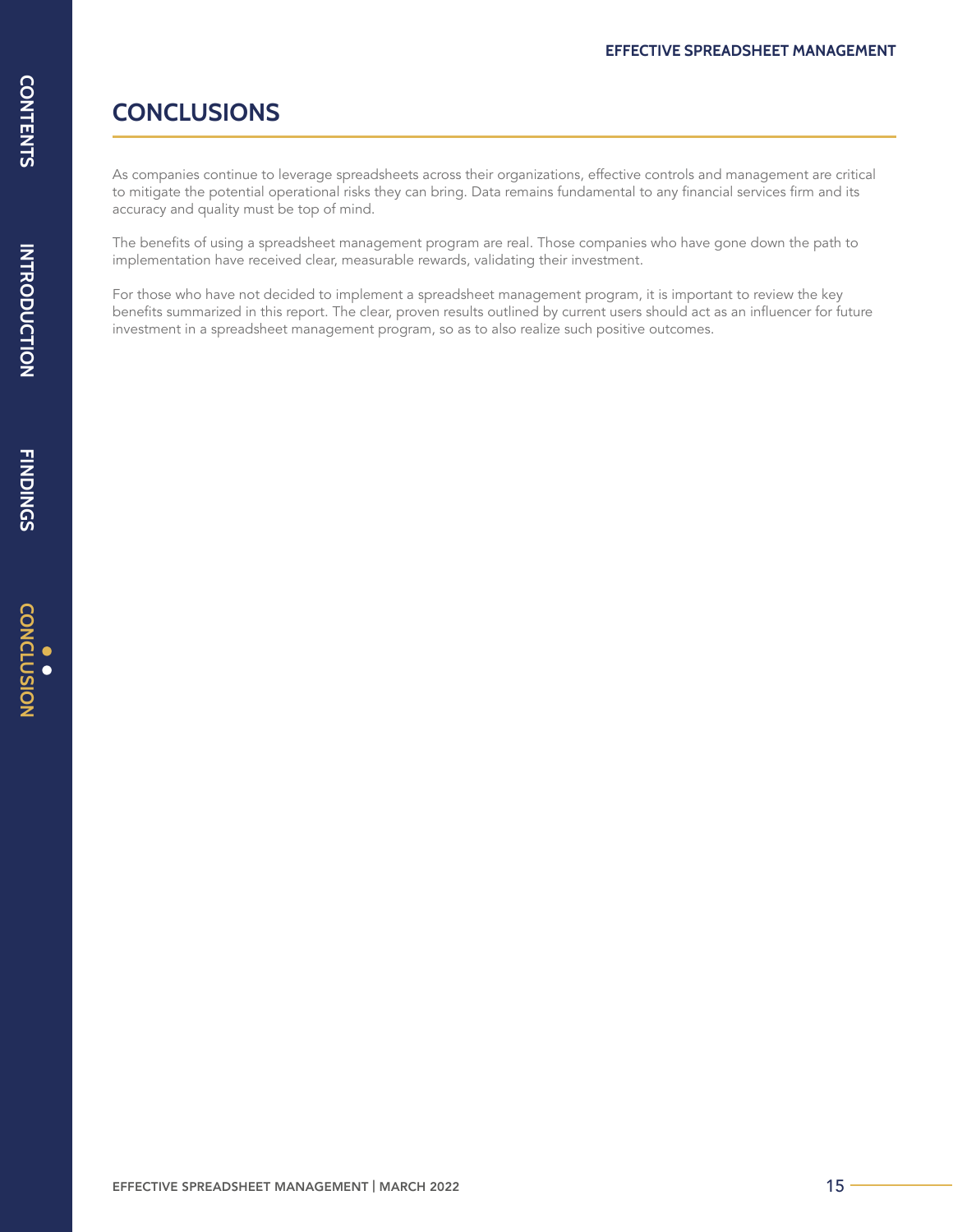## **A WORD FROM INCISIVE SOFTWARE**

Successful enterprise organizations are built on a foundation of accurate data. Confidence in the results generated by complex models is essential to make shrewd business decisions, such as determining the value of a potential acquisition or investment; budgeting and forecasting; analyzing profitability; and determining risk. Often, these critical business decisions rely on data embedded in complex and highly specialized spreadsheets. Yet just one poorly managed spreadsheet, fat finger error, incorrect formula, or missed reference could expose an organization to operational risk that can cause significant financial and reputational loss.

Making critical business decisions based on inaccurate data puts companies at risk in the form of financial loss, damaged reputations, and regulatory fines. Spreadsheet risk impacts productivity and contributes to the cost of inefficiencies within an organization. Without a solid foundation in accurate and trustworthy data, leadership can be misled, potentially causing a company to make the wrong decision. The smallest accounting mistakes can be detrimental to operations; in some cases, they can cost a fortune in damage to repair. Increased spreadsheet risk can threaten a company's revenue and reputation, carrying real implications for not only employees, but also customers and shareholders.

Fortunately, there are solutions. Incisive Software provides spreadsheet management applications that empower enterprises to identify and mitigate spreadsheet risk, resulting in reduced risk exposure and improved data quality, allowing companies to trust the data that drives their business.

Incisive Software Spreadsheet Management is a suite of connected applications that provides enterprises with essential visibility and control over their business-critical spreadsheets – driving confidence and facilitating better decision-making.

Trust the data that drives your business.



Incisive Software Corporation www.incisive.com 408.660.3090 info@incisive.com